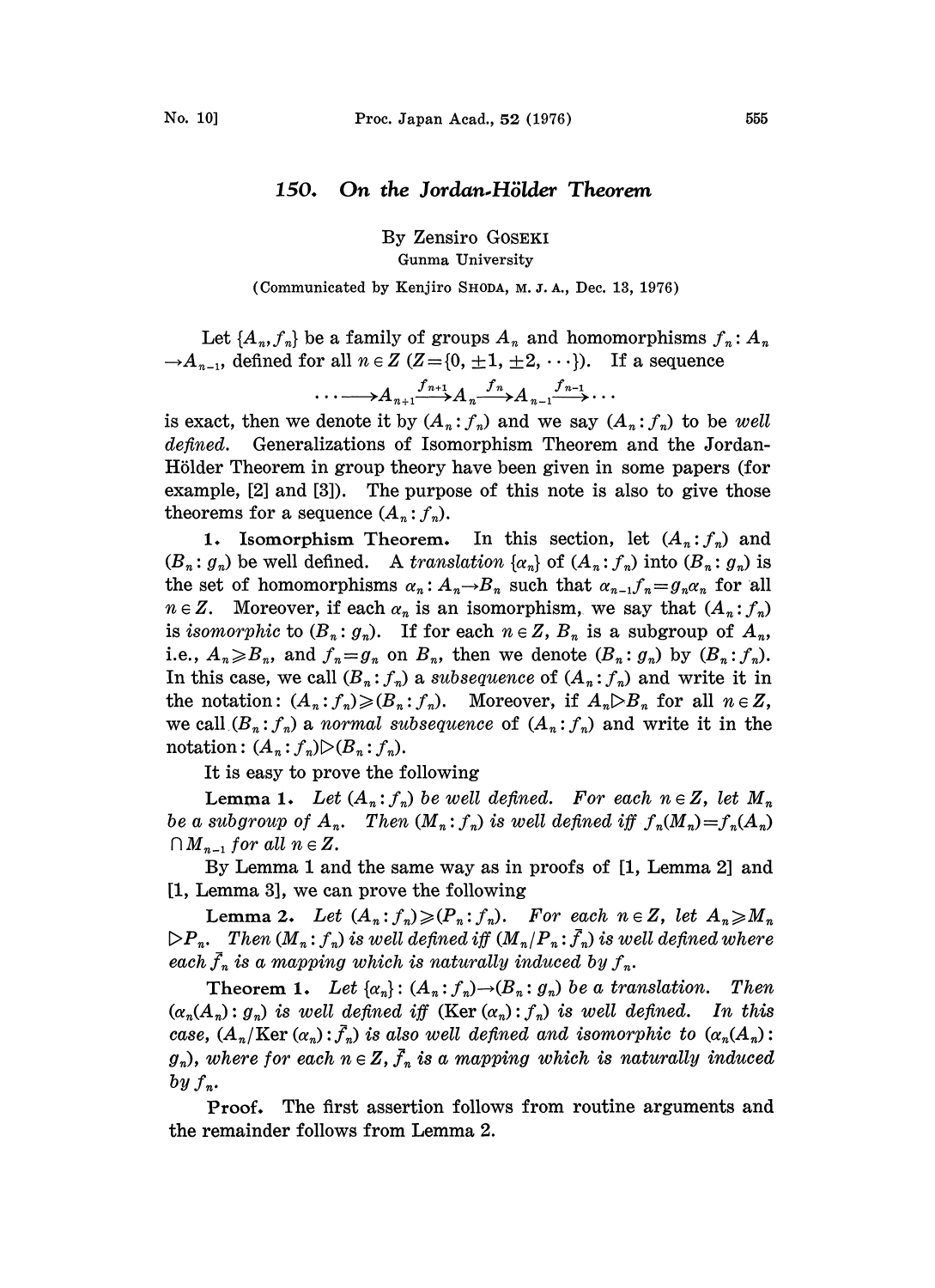## 556 **Z. GOSEKI** [Vol. 52,

**Theorem 2.** Let  $(A_n: f_n) \triangleright (M_n: f_n)$  and  $(A_n: f_n) \geq (H_n: f_n)$ . Then  $(M_n H_n: f_n)$  is well defined iff  $(M_n \cap H_n: f_n)$  is well defined. In this case,  $(M_nH_n/M_n: \bar{f}_n)$  and  $(H_n/M_n \cap H_n: \hat{f}_n)$  are well defined and mutually isomorphic, where for each  $n \in \mathbb{Z}$ ,  $\bar{f}_n$  and  $\hat{f}_n$  are mappings which are naturally induced by  $f_n$ .

**Proof.** By Lemma 2,  $(A_n/M_n: \bar{f}_n)$  is well defined. We consider the translation  $\{\alpha_n\} : (H_n : f_n) \to (A_n/M_n : \bar{f}_n)$  where each  $\alpha_n$  is a natural homomorphism. By Theorem 1,  $(M_nH_n/M_n:\bar{f}_n)$  is well defined iff  $(M_n \cap H_n: f_n)$  is well defined. Hence the first assertion follows from Lemma 2. A proof of the remainder is obvious.

2. Jordan-Hölder Theorem. Now we simplify our notation, that is, we write  $G^*$  instead of  $(G_n : f_n)$ . Let  $G^* \geq A^*$ ,  $B^*$  and  $G^* \supseteq M^*$ . If  $(A_n \cap B_n : f_n)$ ,  $(A_n B_n : f_n)$  and  $(G_n / M_n : f_n)$  are well defined where for each  $n \in \mathbb{Z}$ ,  $\overline{f}_n$  is a mapping which is naturally induced by  $f_n$ , then we write  $A^* \cap B^*$ ,  $A^*B^*$  and  $G^*/M^*$  instead of those and say that  $A^* \cap B^*$ ,  $A^*B^*$  and  $G^*/M^*$  are well defined, respectively. If there is a family  ${K^*_{i}}$  such that  $G^* = K^*_{i} \triangleright K^*_{i} \triangleright \cdots \triangleright K^*_{r} = A^*$ ,  $A^*$  is said to be subnormal in  $G^*$ ,  $G^* \triangleright \triangleright A^*$ . Let  $G^* \geq A^*$ . We say that  $A^*$  has the *I-property* in  $G^*$  if for every subnormal subsequence  $B^*$  of  $G^*$ ,  $A^* \cap B^*$  is well defined. Let  $G^* = K_0^* \triangleright K_1^* \triangleright \cdots \triangleright K_r^* = A^*$ . This series is called an Inormal series if each  $K^*$  has the *I*-property in  $G^*$ .

From the definition, we have easily the following

Proposition 1. Let  $G^* = K_0^* \triangleright K_1^* \triangleright \cdots \triangleright K_r^* = A^*$ . Then this is an I-normal series iff each  $K_{i+1}^*$  has the I-property in  $K_i^*$ .

Let  $G^* \geq A^*$ . If there is  $n \in \mathbb{Z}$  such that  $A_n$  is a proper subgroup of  $G_n$ , then  $A^*$  is said to be a *proper subsequence* of  $G^*$ . We say that  $G^*$  is *I-simple* if no proper normal subsequence of  $G^*$  has the *I*-property in  $G^*$ . Furthermore, an *I*-normal series  $G^* = K_0^* \triangleright K_1^* \triangleright \cdots \triangleright K_r^* = A^*$ is called an *I-composition series* from  $G^*$  to  $A^*$  if each  $K^*_{i+1}$  is a proper subsequence of  $K_i^*$  such that  $K_i^*/K_{i+1}^*$  is *I*-simple.

**Proposition 2.** Let  $G^* \triangleright M^*$  and suppose  $M^*$  has the I-property in  $G^*$ . Then  $G^*/M^*$  is I-simple iff for every  $H^*$  having the I-property in  $G^*, G^* \triangleright H^* \geq M^*$  implies  $H^* = G^*$  or  $H^* = M^*.$ 

Proof. If part: Let  $G^*/M^* \triangleright X^*$  and suppose  $X^*$  has the Iproperty in  $G^*/M^*$ . Then, by Lemma 2, there is a subsequence  $H^*$  of  $G^*$  such that  $G^* \triangleright H^* \triangleright M^*$  and  $X^* = H^* / M^*$ . Now let  $G^* \triangleright \triangleright L^*$ . Then  $L^* \cap M^*$  is well defined and so is  $L^*M^*$  by Theorem 2. Hence  $L^*M^*/M^*$ is well defined by Lemma 2 and  $G^*/M^* \triangleright \triangleright L^*M^*/M^*$ . Thus  $H^*/M^*$  $\bigcap L^*M^*/M^*$  is well defined and so is  $H^*(L^*M^*)/M^*$ . Hence  $H^*(L^*M^*)$  $=H^*L^*$  is well defined by Lemma 2 and so is  $H^*\cap L^*$  by Theorem 2. This shows that  $H^*$  has the *I*-property in  $G^*$ . Hence  $H^* = M^*$  or  $H^*$  $=G^*$ . Therefore  $G^*/M^*$  is *I*-simple. Only if part: By the same way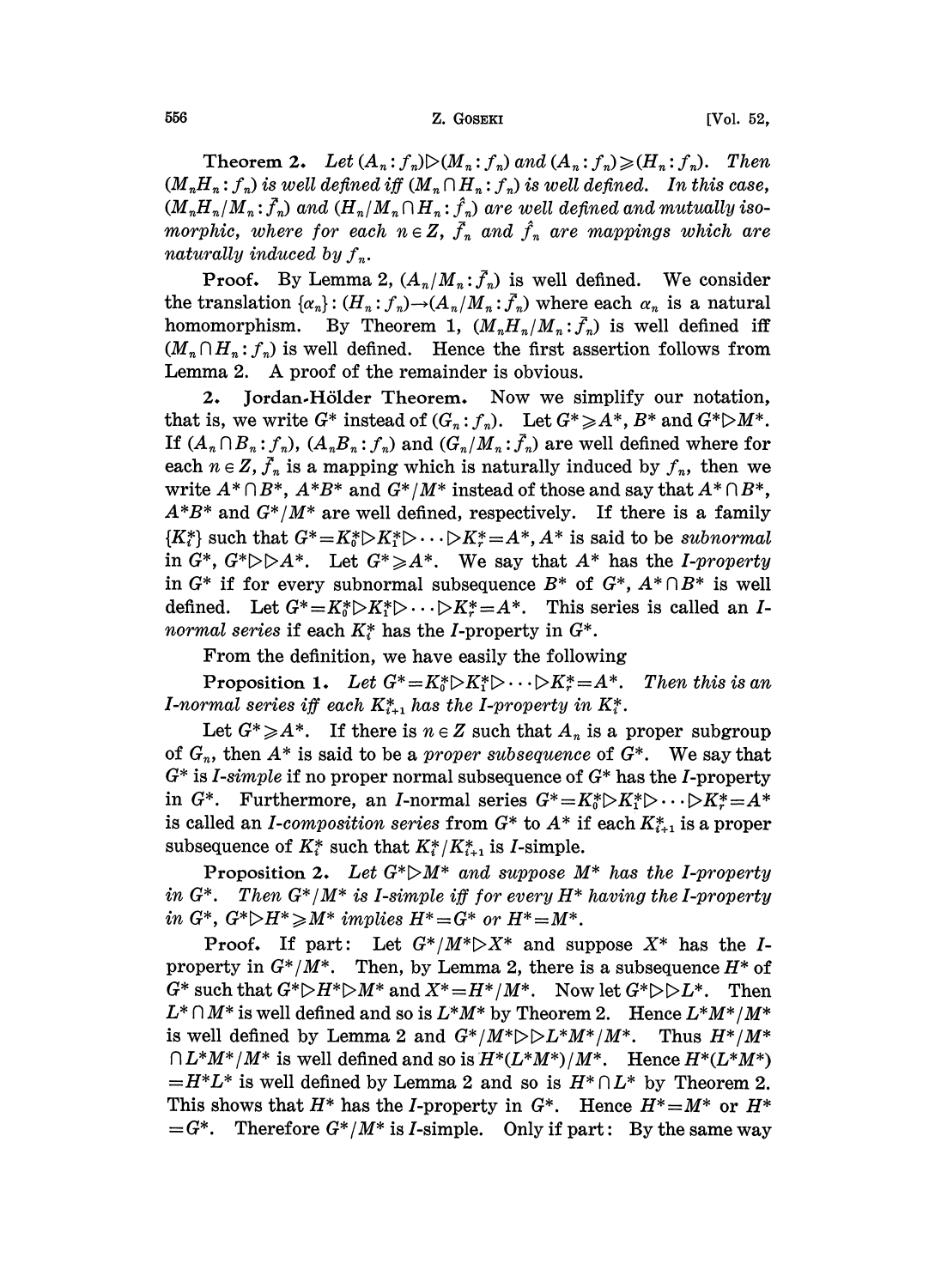as in the stated above, the application of Lemma 2 and Theorem 2 gives its proof and so we omit it.

**Lemma 3.** Let  $G^* \triangleright A^*$  and  $G^* \triangleright B^*$ . Suppose  $A^*$  and  $B^*$  have the I-property in  $G^*$ . Then  $A^*B^*$  is well defined. Furthermore if  $G^* \triangleright A^*B^*$ , then  $A^*B^*$  has the *I*-property in  $G^*$ .

**Proof.** Let  $G^* \triangleright \triangleright H^*$ . Then  $A^* \cap H^*$  is well defined and so is  $A^*H^*$  by Theorem 2. Furthermore  $G^*\triangleright\triangleright A^*H^*$  and so  $B^*\cap A^*H^*$  is well defined. On the other hand,  $A^* \cap B^*$  is well defined and  $B^* \cap A^*H^*$  $\geq A^*\cap B^*$ . Hence  $(A^*\cap B^*)\cap (B^*\cap A^*H^*)$  is well defined and so is  $A^*$  $\bigcap (B^* \bigcap A^*H^*)$ . Thus  $A^*(B^* \bigcap A^*H^*)$  and  $A^*B^*$  are well defined by Theorem 2. Hence, simultaneously with  $A^*(B^* \cap A^*H^*) = A^*B^*$  $\bigcap A^*H^*$ , we obtain that  $A^*B^*\bigcap A^*H^*$  is well defined. Let  $G^*\triangleright A^*B^*$ . Then  $(A*B^*)(A*H^*)$  is well defined and so is  $(A*B^*)H^*$ . Thus, by Theorem 2,  $A*B^* \cap H^*$  is well defined. Hence  $A*B^*$  has the *I*-property in G\*.

Lemma 4. Let  $G^* \triangleright \triangleright A^* \triangleright B^*$  and let  $G^* \triangleright \triangleright H^* \triangleright C^*$ . Suppose  $A^*, B^*$  and  $C^*$  have the I-property in  $G^*$ . Then  $B^*(A^* \cap C^*)$  and  $B^*(A^*\cap H^*)$  are well defined. Furthermore  $B^*(A^*\cap C^*)$  has the Iproperty in  $B^*(A^*\cap H^*)$ .

**Proof.** It is easy to see that  $B^*(A^* \cap C^*)$  and  $B^*(A^* \cap H^*)$  are well defined. Furthermore  $G^* \triangleright B^* (A^* \cap H^*)$ . Since  $B^*$  and  $A^* \cap C^*$  have the *I*-property in  $G^*$ , those have the *I*-property in  $B^*(A^* \cap H^*)$ . Moreover  $B^*(A^*\cap H^*)\triangleright B^*(A^*\cap C^*)$  and  $B^*(A^*\cap H^*)\triangleright B^*$ . Hence, by Lemma 3,  $B^*(A^* \cap C^*)$  has the *I*-property in  $B^*(A^* \cap H^*)$ .

From Proposition 1, Lemma 4 and the well known results, we have following

Lemma 5. Let

(i)  $G^* = K_0^* \triangleright K_1^* \triangleright \cdots \triangleright K_r^* = A^*,$ 

(ii)  $G^* = L_0^* \triangleright L_1^* \triangleright \cdots \triangleright L_s^* = A^*$ 

be two I-normal series from  $G^*$  to  $A^*$ . Then  $K^*_i(K^*_{i-1} \cap L^*_i)$  (= $K^*_{i,j}$ ; r  $\ge i \ge 1$ ;  $s \ge j \ge 0$ ) and  $L^*_i(L^*_{i-1} \cap K^*_i) (= L^*_{i,i}; s \ge j \ge 1; r \ge i \ge 0)$  are well defined. Furthermore, for each i,  $j (r \geq i \geq 1; s \geq j \geq 0)$ ,  $K_{i,j}^*$  has the Iproperty in G\* and

( 1 )  $K_{i-1}^* = K_{i,0}^* \triangleright K_{i,1}^* \triangleright \cdots \triangleright K_{i,s}^* = K_i^*.$ 

Moreover, for each i,  $j$  ( $r \ge i \ge 0$ ;  $s \ge j \ge 1$ ),  $L_{j,i}^*$  has the I-property in  $G^*$ and

(2)  $L_{i-1}^* = L_{i,0}^* \triangleright L_{i,1}^* \triangleright \cdots \triangleright L_{i,r}^* = L_i^*.$ 

Joining the I-normal series (1), respectively (2), together, we obtain refinements of the I-normal series (i) and (ii) for which  $K_{i,j-1}^*/K_{i,j}^*$  $\leftrightarrow L_{i,i-1}^* / L_{i,i}^*$  is a one to one correspondence of their factors such that corresponding factors are isomorphic.

By Lemma <sup>5</sup> and the well known procedure, we have the following